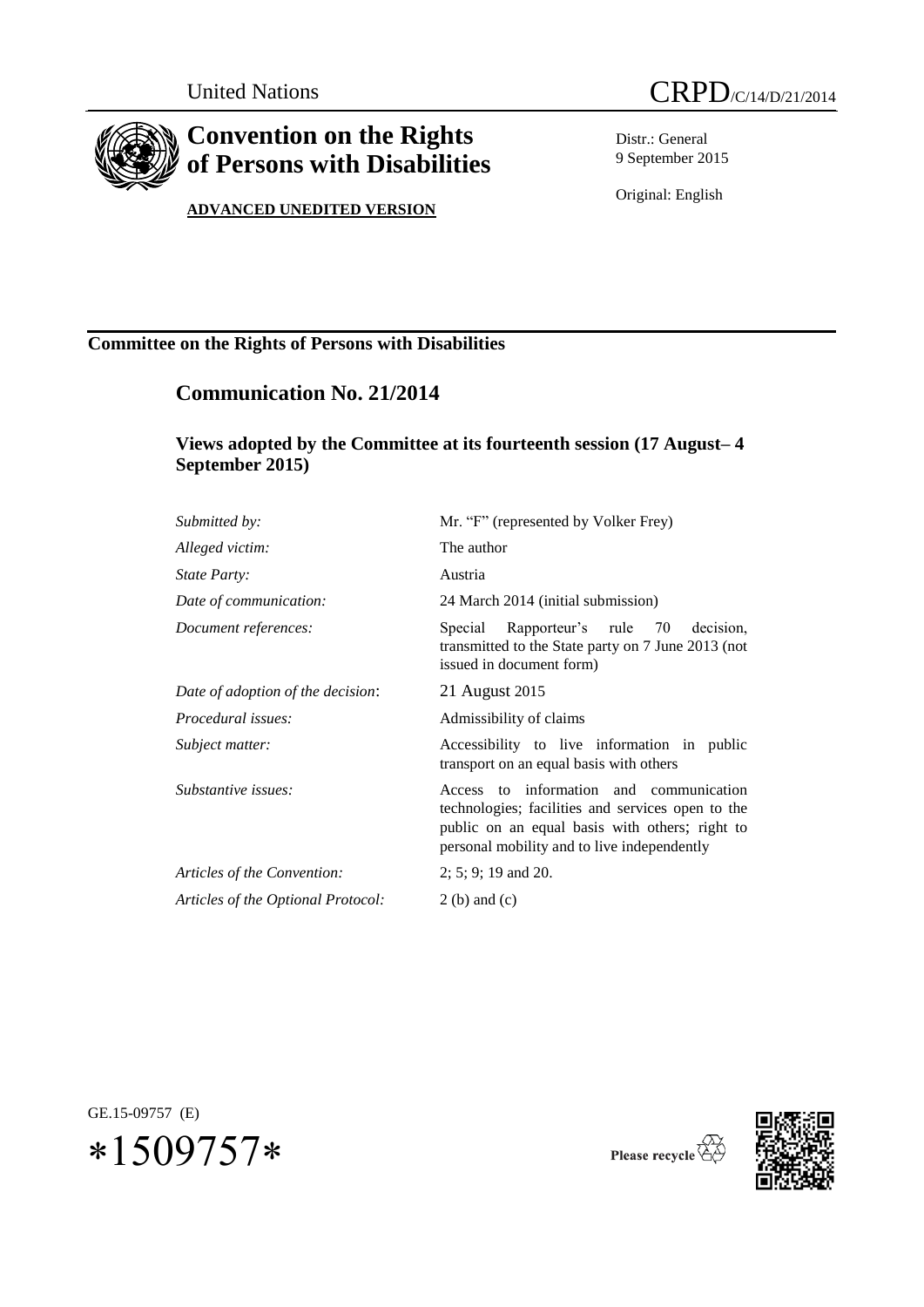# **Annex**

### **Views of the Committee on the Rights of Persons with Disabilities (fourteenth session) \***

concerning

### **Communication No. 21/2014**

| Submitted by:          | Mr. "F" (represented by Volker Frey) |
|------------------------|--------------------------------------|
| Alleged victim:        | The author                           |
| <i>State Party:</i>    | Austria                              |
| Date of communication: | 24 March 2014 (initial submission)   |

*The Committee on the Rights of Persons with Disabilities, established under article 34 of the Convention on the Rights of Persons with Disabilities,*

*Meeting on 21 August 2015,*

*Having concluded its consideration of communication No. 21/2014, submitted to the Committee on the Rights of Persons with Disabilities on behalf of Mr. "F" under the Optional Protocol to the Convention on the Rights of Persons with Disabilities,*

*Having taken into account all written information made available to it by the author of the communication, and the State party,*

*Adopts the following:*

### **Views under article 2 of the Optional Protocol**

1. The author of the communication is Mr. "F", an Austrian citizen born on 13 August 1955. He claims to be a victim of a violation by Austria, of articles 2, 5 (2), 9, 19 and 20 of the Convention. He is represented by Mr. Volker Frey. <sup>1</sup> The Convention and the Optional Protocol entered into force for the State party on 25 October 2008.

#### **Facts as presented by the author**

2.1 Mr. "F" lives in Linz, the capital of Upper Austria, one of the nine federal provinces of Austria. The author is blind and depends on public transportation for his daily activities, for private and business purposes. He particularly uses tram Line 3 of the city of Linz, which is managed by Linz Linien GmbH, a company owned by the city that runs the entire public transport of the area.

2.2 In March 2004, Linz Linien GmbH started to equip the tram stops of the city with digital audio systems, which reproduces the written text of the digital information displays

<sup>\*</sup> The following members of the Committee participated in the examination of the present communication: [Mohammed Al-Tarawneh,](http://www2.ohchr.org/SPdocs/CRPD/CVMembers/MohammedAL-TARAWNEH.doc) Danlami Umaru Basharu, Munthian Buntan[, María](http://www2.ohchr.org/SPdocs/CRPD/CVMembers/MariaSoledadCISTERNAS-REYES.doc)  [Soledad Cisternas Reyes,](http://www2.ohchr.org/SPdocs/CRPD/CVMembers/MariaSoledadCISTERNAS-REYES.doc) Theresia Degener, [Hyung Shik Ki](http://www2.ohchr.org/SPdocs/CRPD/CVMembers/HyungShikKIM.doc)m, Stig Langvad, Laszlo Gabor Lovaszy, Diane Kingston, Martin Babu Mwesigwa, [Carlos](http://www2.ohchr.org/SPdocs/CRPD/CVMembers/CarlosRiosESPINOSA.doc) Alberto Parra Dussan, Safak Pavey, Coomaravel Pyaneandee, [Silvia Judith Quan-Chang,](http://www2.ohchr.org/SPdocs/CRPD/CVMembers/SilviaJudithQUAN-CHANG.doc) Jonas Ruskus, [Damjan Tatić](http://www2.ohchr.org/SPdocs/CRPD/CVMembers/DamjanTATIC.doc) and Liang You

<sup>&</sup>lt;sup>1</sup> The author attached a power of attorney.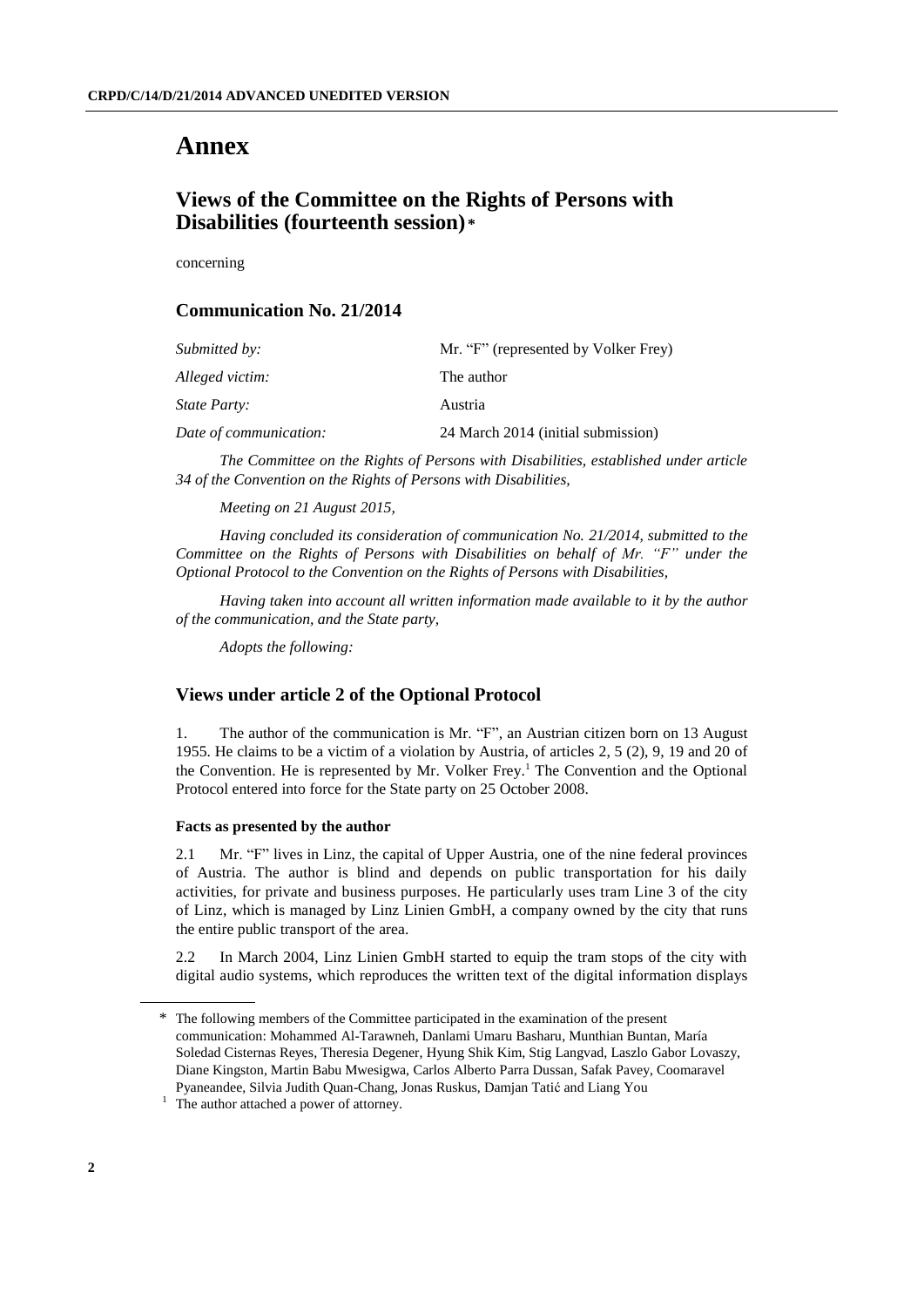by pressing a button of a hand held transmitter. The digital audio information therefore provides real time information on the direction of the trams, their arrival and departure time, and disruptions of services. More than 40 digital audio systems were installed before June 2009 to enable persons with visual impairments to use the trams independently and on an equal basis with others. The author explains that the audio system enables him and other persons with visual impairment to know if they are already in the tram station or where the stop is if they are still outside, and to receive all the information that is also available visually (delays, interruption of services, and waiting time for the next tram).

2.3 In August 2011, Linz Linien GmbH extended the railway network of tram Line 3. However, none of the stops along the extended railway network of Line 3 has been equipped with the digital audio system. The information for passengers is only available visually. The author therefore has to ask passers-by to get access to the information, which makes it difficult to find his way to the new stops and prevents him from using them on an equal basis with others.

2.4 The author further submits that to adequately equip the seven stops along tram Line 3, fourteen audio systems would have been necessary. The estimated overall budget for establishing the new part of the railway network of Line 3 was 150 million euros. The actual costs only amounted to 140 million euros. 80 per cent of the costs were covered by the State of Upper Austria, and 20 per cent by the Community of Leonding, a city near Linz. According to Linz Linien GmbH, one audio unit costs 1962 euro. Fourteen units would therefore have cost 24468 euros. The author argues that this money would have been available within the estimated budget, without causing any additional costs for Linz Linien GmbH, and that the equipment of the referred stops with an audio system would therefore also have been reasonable in economic terms.

2.5 Under the Federal Act on Equality for Persons with Disability, any judicial action must be preceded by an attempt to settle the case.**<sup>2</sup>** On 4 June 2012, the author initiated conciliation proceedings against the Linz Linien GmbH submitting that he would be discriminated against on the basis of his disability because, as a blind customer, he could not obtain the necessary information at the stops of tram Line 3. However, no agreement was found and the conciliation proceedings ended on 18 July 2012 with a confirmation by the conciliation board that no agreement could be reached.

2.6 The author submitted a complaint to the District Court of Linz (Bezirksgericht Linz) arguing that he was suffering indirect discrimination, in violation of articles 4(1), 5(2), and 9(1) of the Federal Disability Equality Act. **<sup>3</sup>** Under the Act, discrimination "occur[s] where an apparent neutral provision, criterion or practice as well as characteristics of configured areas of life put persons having a particular disability at a particular disadvantage compared with other persons, [...] unless it is justified by a legitimate aim and the means of achieving that aim are appropriate and necessary".<sup>4</sup>

2.7 On 2 May 2013, the District Court held that the absence of digital audio system did not constitute a barrier for the use of the transportation service by visually impaired persons. The Court noted that the only information visually available to passengers on the new stops of tram Line 3 is the remaining time until the arrival of the next tram and, exceptionally, temporary or total service breakdown. It considered that this information is also available on the internet and is accessible for persons with visual disability equipped

<sup>&</sup>lt;sup>2</sup> Procedure of conciliation initiated under paragraph 14 of the Federal Act on Equality for People with Disabilities (Bunder-Behindertengleichstellungsgesetz)

<sup>3</sup> Bundes-Behindertengleichstellungsgesetz.

<sup>4</sup> Summary and English translation of the judgement of the District Court of Linz dated of 02 May 2013 as provided by the author.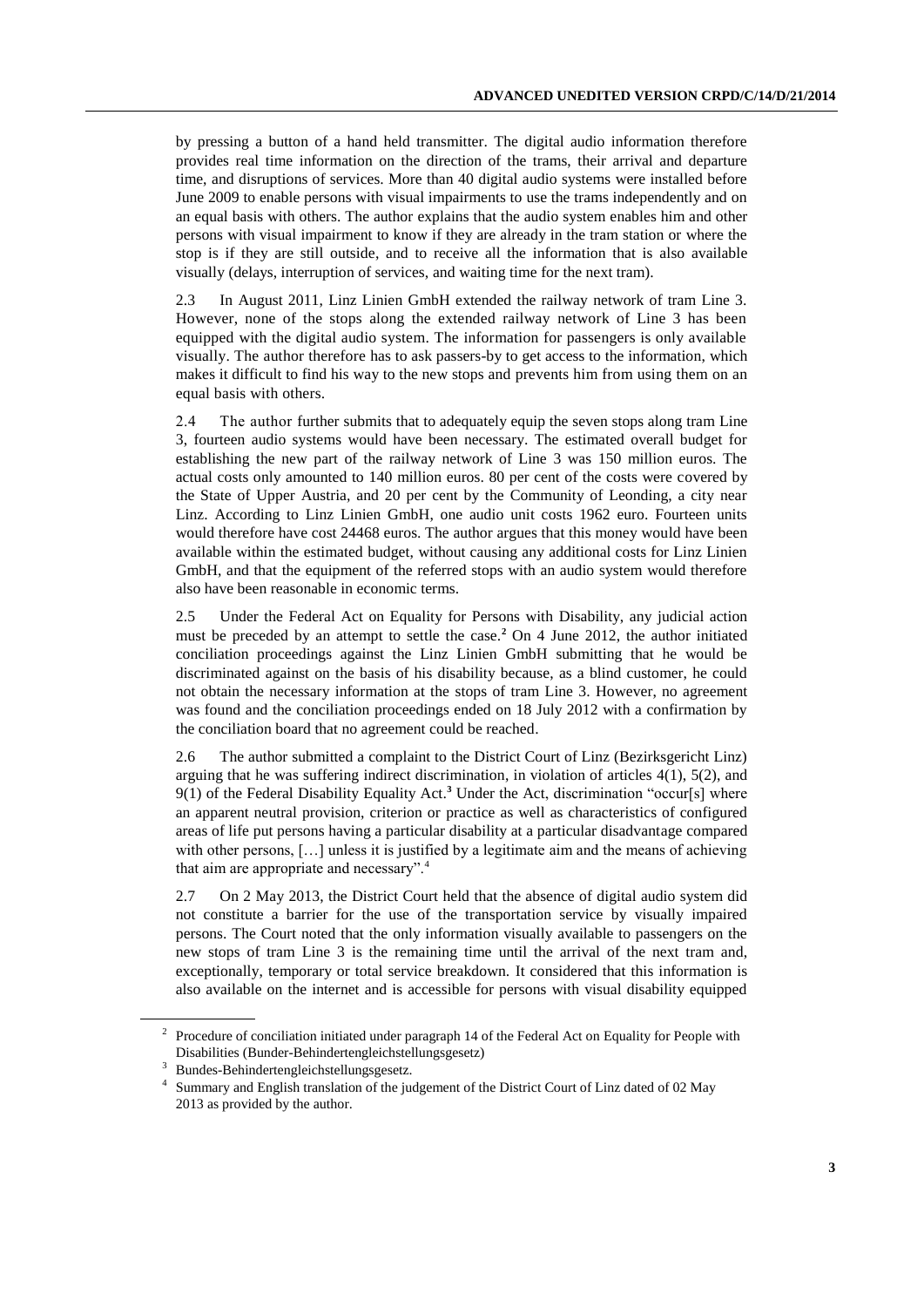with speech recognition software device, and that the author can use the tram without the information that is provided to passengers without visual impairment. The District Court concluded that the lack of digital audio system does not constitute a barrier of communication that would amount to a breach of the prohibition to discriminate. Accordingly, the author's case was dismissed and he was requested to pay 674.35 euros of legal costs.

2.8 The author appealed the decision of the District Court before the Regional Court of Linz (Landesgericht Linz). On 15 July 2013, the Regional Court confirmed the District Court's decision considering that the visually available information on the stops of tram Line 3 is of "minor importance", and that the author would rarely depend on them.

2.9 The author argues that, although the information concerning the tram schedule is available via internet, he does not have immediate access to the real time information he needs while traveling. The author further claims that the information visually available to passengers on the new stops of tram Line 3 is of paramount importance for him because he has no alternative route to perform his daily activities.

2.10 According to article 502 (2) of the Civil procedure Code,**<sup>5</sup>** the Supreme Court is not competent to review cases with a value of litigation under 5000 euros. The Regional Court is therefore the highest instance of appeal, and no other domestic remedies are available in the author's case.

2.11 The author also contends that the Federal Disability Equality Act does not provide adequate remedies in so far as it only provides compensation in case of indirect discrimination, but not in cases of the non-enforcement of an obligation to remove a barrier to access services that are available to persons without disabilities.

#### **The Complaint**

3.1 The author considers that the failure by the State party to install the audio system on tram Line 3 violates the two-senses-principle of accessibility, according to which all information, including guidance aids, must be perceivable by a minimum of two senses out of three (hearing, sight and touch) to enable visually impaired and hearing-impaired people to access all important information without outside assistance. He further argues that the lack of audio system prevents him, as a person with visual impairment, to access the information that is only visually available. He considers that this barrier of communication amounts to a discrimination, as it deprives him of the use of transportation services on an equal basis with others, in breach of articles 5 and 9 of the Convention.

3.2 The author also considers that the refusal by the State party to remove those barriers constitutes a breach of articles 19 and 20 of the Convention, as the lack of audio system on Line 3 prevents him from living an independent life and violates his right to personal mobility.

3.3 The author contends that the Act does not provide adequate protection from discrimination because it does not introduce any obligation to remove barriers. He considers that the interpretation of the provisions of the Federal Disability Act by national courts has been too restrictive, because it does not consider that such barriers are a source of discrimination for persons with disability. He further considers that such interpretation does not take into account the Convention of the Rights of Persons with Disability and violates his right to equal and effective remedy under article 5, paragraph 2, of the Convention.

<sup>5</sup> Zivilprozessordnung.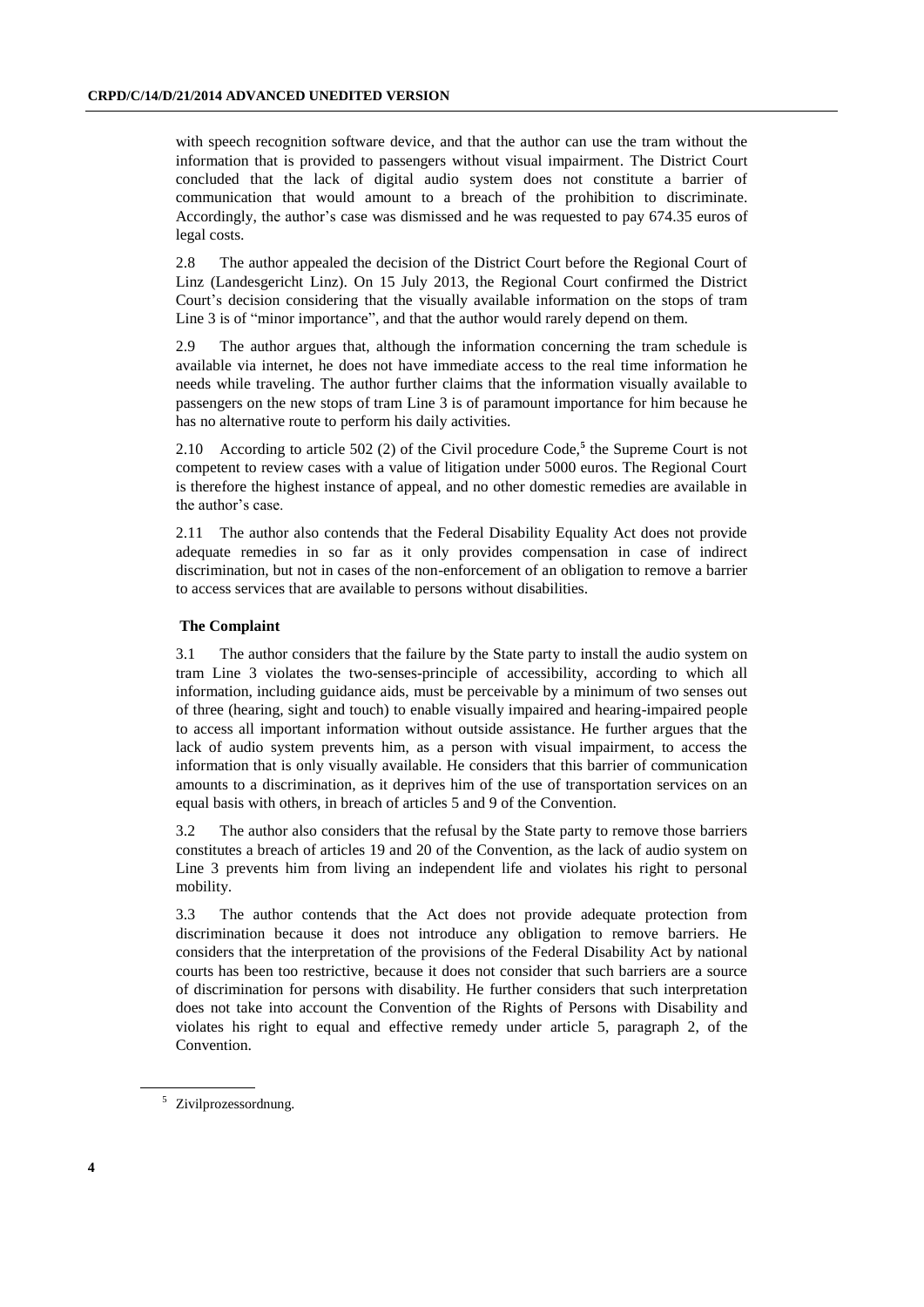3.4 The author also argues that under the Federal Disability Equality Act, a barrier will only be considered unlawful if it results of a mistake or is intentional, therefore excluding from its scope of application "[the] distinction, exclusion or restriction on the basis of disability which has [...] the effect of impairing or nullifying the recognition, enjoyment or exercise, on an equal basis with others, of all human rights and fundamental freedoms in the political, economic, social, cultural, civil or any other field.[…]", in violation of article 2 of the Convention.

#### **State party's observations on the admissibility and merits**

4.1 On 30 December 2014, the State party submitted its observations on the admissibility and merits of the communication.

4.2 It indicates that the Linz tramway is operated by the Linz Linien GmbH, which operates approximately 720 stops in Linz. Of these 720 stops, 374 are equipped with display panels with dynamic passenger information. This means that the signs display the actual times of arrival and departure of the trams, and not merely the time schedule. They also show in how many minutes the next tram will arrive at the stop. Of these 374 stops, 44 are equipped with an acoustic transformation (by pressing a button) of the information visible on the display panel "for passengers able to read it". These are stops of major traffic junctions. The voice output of the information, or so called DISA system, is technically possible only for stops equipped with a dynamic passenger information system.

4.3 The State party describes the judicial proceedings carried out by the author and states that on 31 July 2013, the Linz Regional Court dismissed the author's appeal against the judgement of the Linz District Court of 2 May 2013 considering that there was no indirect discrimination based on technical communication barriers since the dynamic passenger information was of no specific relevance at the stops used by the author: these stops are exclusively frequented by tram Line 3, which normally arrives at seven to eight minutes intervals. Longer delays could be excluded and complete cancellations were extremely rare. The regional Court added that the general operating periods and foreseeable or planned cancellations were also available to blind passengers on the Internet with a voice recognition system. The Court therefore considered that the author would have to rely on external assistance only in exceptional circumstances, and that trams of Line 3 are accessible and can be used by the author "in the usual manner, without extraordinary obstacles or barriers, and in general without external assistance".

4.4 The State party recalls that article 5 of the Convention prohibits any discrimination on the basis of disability. It also recalls that article 9, paragraph 1, requires States parties to take appropriate measures to ensure to persons with disabilities access, on an equal basis with others, in particular to transportation and communications, and to other facilities and services open or provided to the public; and that article 9, paragraph 2, requires States parties to take appropriate measures to ensure that private entities that offer facilities and services which are open or provided to the public take into account all aspects of accessibility for persons with disabilities. Article 19 guarantees all persons with disabilities the right to live in the community, with choices equal to others, and article 20 requires States parties to take effective measures to ensure personal mobility with the greatest possible independence for persons with disabilities.

4.5 The State party further refers to the Committee's interpretation of article 9 of the Convention in General Comment No. 2, 6 and concludes that "the right of access

 $6$  General Comment 2, "Article 9 – Accessibility", CRPD/G/GC/2, May 2014, para. 13: "[...] As long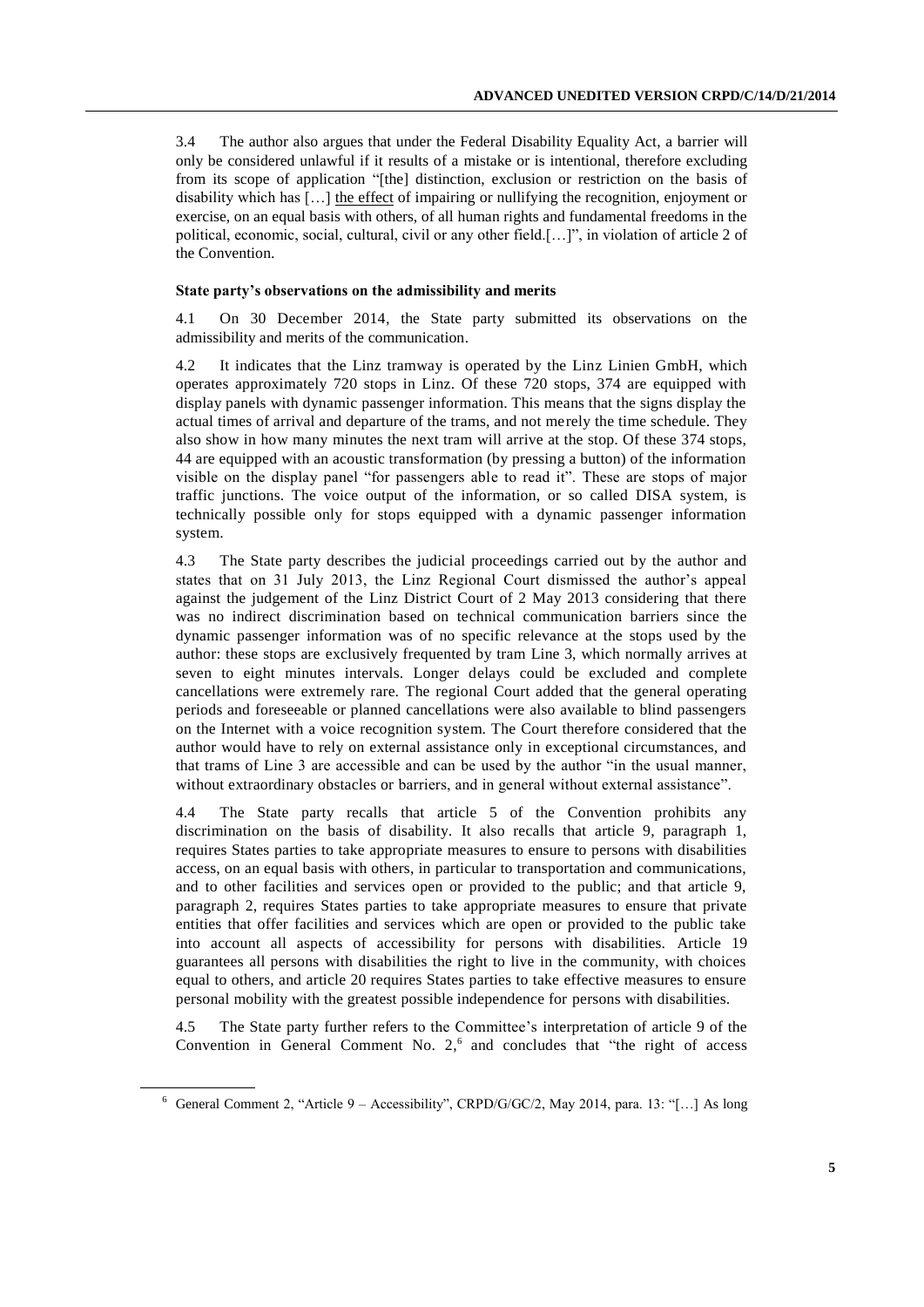emanates from the general discrimination prohibition enshrined in article 5 of the Convention and is a prerequisite for the exercise of the right to live independently and to be included in the community as required by article 19 of the Convention, and for the right to personal mobility as enshrined in article 20". The State party also recalls that the Convention does not comprise an absolute prohibition of difference in treatment; that "the obligation to implement accessibility is unconditional […]. [while] the duty of reasonable accommodation […] exists only if implementation constitutes no undue burden on the entity";<sup>7</sup> and that "when assessing the reasonableness and proportionality of accommodation measures, States enjoy a certain margin of appreciation".<sup>8</sup>

4.6 The State party considers that through the Federal Disability Equality Act (the Act), it has taken legal measures to comply with its conventional obligations: the Act prohibits direct and indirect discrimination and its underlying principle is the comprehensive "freedom of barriers". Under article 6, paragraph 5 of the Act, buildings and other facilities, means of transport, technical equipment, information processing systems and other created aspects of life are considered barrier-free only if they are accessible and can be used by persons with disabilities without special difficulty and without the need for help from others. The State party considers that in the case at issue, after a thorough and objective assessment of the relevant facts, the Linz District Court and the Linz Regional Court concluded that pursuant to the Federal Disability Equality Act, the absence of an audio system at the stops used by the author does not lead to an indirect discrimination of the author. The courts based their conclusions on the fact that these stops are frequented exclusively by trams of line 3 at regular intervals of between seven and eight minutes. Since the general time schedule and foreseeable and planned operating interruptions and complications would also be available on the Internet to blind passengers, using a voice recognition system, the audio system would thus be useful only in cases of unforeseeable provisional or complete cancellation, which is extremely unlikely and very rare. Against this background, national courts concluded that tram line was not<sup>9</sup> accessible "only with particular difficulty and generally with external assistance" within the meaning of article 6, paragraph 5, of the Federal Disability Equality Act, and that there has thus been no indirect discrimination against the author.

4.7 The State party also considers that, contrary to the author's view, the absence of an audio system does not mean that the author generally cannot use tram Line 3 in the same manner as persons without disabilities. The accessibility and use of trams as means of transport is not restricted as such. The "everyday aim" of using a public means of transport, can certainly be achieved by the author also without the audio system. The existence of an audio system merely has an effect on the way of using the tram. The information provided visually and through the audio system is available to blind and visually impaired persons at any time on the Internet via an adequate voice recognition

as goods, products and services are open or provided to the public, they must be accessible to all, regardless of whether they are owned and/or provided by a public authority or a private enterprise. Persons with disabilities should have equal access to all goods, products and services that are open or provided to the public in a manner that ensures their effective and equal access and respects their dignity. This approach stems from the prohibition against discrimination; denial of access should be considered to constitute a discriminatory act, regardless of whether the perpetrator is a public or private entity."

General Comment 2, Ibid., para. 25

<sup>8</sup> The State party refers to Communication 5/2011, *Jüngelin v. Sweden*, Views adopted on 14 November 2014, para. 10.5; Communication 3/2011, *H.M.. v. Sweden*, Views adopted on 12 May 2012, para. 8.5 and 8.8; Communication 8/2012, X v. Argentina, Views adopted on 18 June 2014, para. 8.5.

<sup>&</sup>lt;sup>9</sup> Underlined by the State party.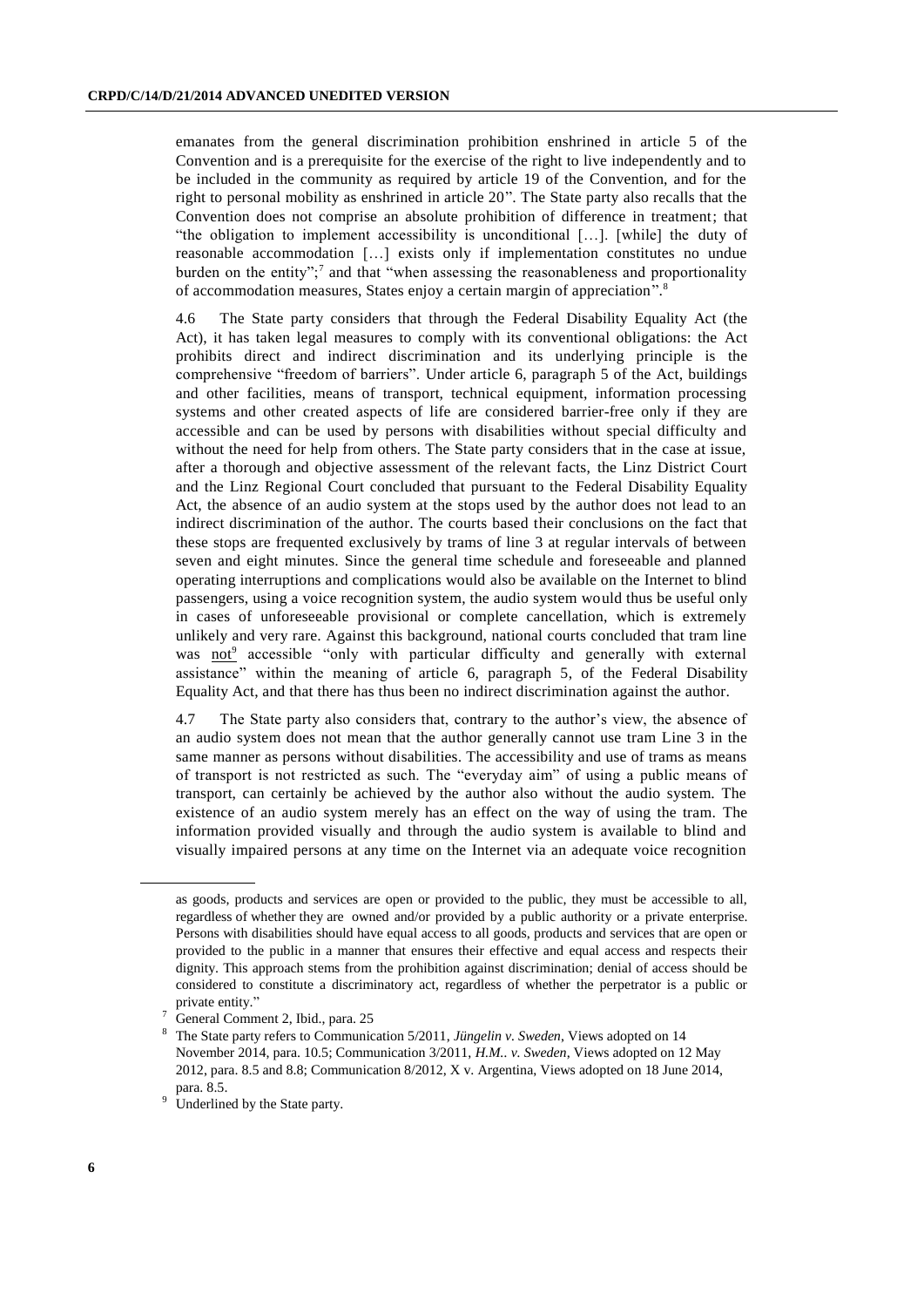system. The Linz Linien GmbH has made available all time schedules within the framework of the Open Data Initiative of the City of Linz under the licence "CC-by". A number of apps are thus available to passengers, some of them free of charge. These apps partly provide real-time departure schedules thus giving very close information about delays or failures.<sup>10</sup> In addition, the Linz Linien GmbH operates mobile electronic information with real-time prognosis data and tracking functionality. The State party considers that these offers are adequate alternatives to the dynamic passenger information, and that persons without an Internet access can at any time call the customer service of the Linz Linien GmbH and they will obtain rapid and detailed information on time schedules. The State party notes that the author does not specify why the several sources of information provided by the Linz Linien GmbH would not be a "reasonable accommodation", and considers that blind and visually impaired persons are by no means put at a disadvantage vis-à-vis others through the absence of an audio system.

4.8 The State further argues that in the case at issue, the stops used by the author are exclusively frequented by tram Line 3. The dynamic passenger information therefore provides only the information in how many minutes the next tram will arrive. In view of the short intervals between trams, that information normally does not constitute an added value to passengers since the schedule is published on the Internet. In this connection, the State party notes that the author does not specify why the several sources of information provided by the Linz Linien GmbH would not be a "reasonable accommodation".

4.9 The State party considers that the audio system is "by no means a prerequisite for using a public means of transport" as it does not provide information that is absolutely necessary for passengers. It further considers that there is no obligation under the Convention to equip public means of transport with every means conceivable to facilitate the use of public transport; and that it is for the supplier to make the choice between equal alternatives. To this regard, the State party informs that the Linz Linien GmbH decided, in cooperation with the Upper Austrian Association for Blind and Visually Impaired Persons, to establish audio systems primarily at stops situated at major traffic junctions with several tram lines. All other stops have been equipped with a line message system in the meantime. This is an outdoor acoustic vehicle announcement, which permits passengers waiting at the stop to activate a hand transmitter for blind persons to be informed about the line number and final destination of the arriving or waiting public means of transport. Taking into account the comprehensible reasons for establishing an audio system only at major traffic junctions but not at stops frequented only by one tram line, the State party considers that the author has not been indirectly discriminated as the absence of an audio system does not affect his right to live independently and to be included in society.

4.10 As to the author's submission that victims of discrimination are not entitled to remove an obstacle and barrier but can only obtain financial compensation, the State party considers that a legal remedy enabling the victim of discrimination to claim damages complies with the requirements of article 5, paragraph 2 of the Convention to guarantee effective legal protection. It considers that such a remedy provides better legal protection than the mere right to an omission or taking of action, in so far as a public or private body convicted to pay damages for discriminating measures or omissions will for obvious reasons also endeavour to remove as soon as possible the discrimination that prompted compensation for damages. The Federal Disability Equality Act also provides for an easily accessible, plaintiff-friendly and highly effective conciliation procedure. If a

 $10$  A list and description of apps is annexed to State party's observations.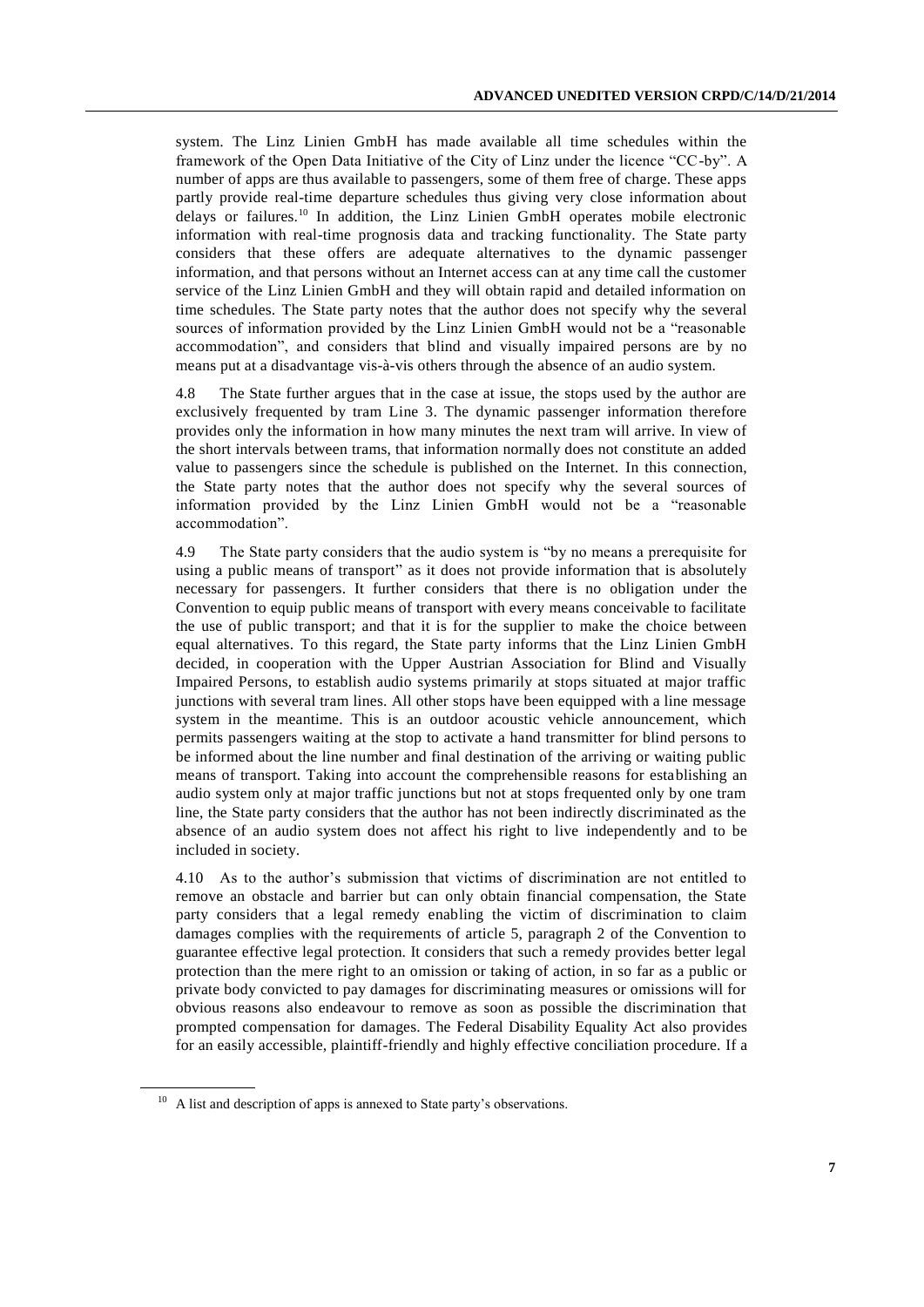settlement can be reached, which is possible in more than half of the conciliation proceedings, the allegedly discriminating situations are removed. The State party conciliation proceedings are free of charge, lasting 106 days on average.

4.11 The State party also informs that in 2009, the Federal Ministry of Transport, Innovation and Technology has published a guide on the access of persons with disabilities to means of public transport entitled "Barrier-free public passenger transport"<sup>11</sup>. One chapter of this guide is dedicated to the requirements for Barrier-free bus and tram stops" and "Passenger information and signage/guiding systems at bus and tram stops". It includes among others the recommendation that regard should always be had to the two-sense principle, noting that regular information may be offered by acoustic means on demand only.

#### **The author's comments on the State party's observations**

5.1 On 13 January 2015, the author submitted to the Committee his comments on State party's observations. He considers that the "comprehensive non-discrimination rule" referred to by the State party is not effective.

5.2 As regards the conciliation proceedings enshrined in article 14 of the Federal Disability Equality Act, the author argues that the defendant was not willing to find an agreement. He further argues that the proceeding is not effective because (a) the Act does not provide a concept of discrimination in line with the definition of article 2 of the Convention in so far as the Act requires purpose of the discriminator to constitute discrimination; (b) the Act only provides monetary compensation and no right to remove barriers; (c) the compensation provided in case of discrimination is minimum; (d) and it does not provides a compulsory awareness training for judges, which might have resulted in an adequate understanding of discrimination. The author considers that very few persons who feel discriminated against undertake actions under the Act because they do not have the impression that such an action would provide them with the result they would hope to get.

5.3 The author further considers that the Guide entitled "Barrier-free public passenger transport" referred to by the State party is not compulsory and was neglected in his case. He considers that the two-senses-principle was not respected, that the acoustic means are not even available on demand, and that the Linz Linien neglected these guidelines.

5.4 The author further submits that the State party's observations do not provide sufficient elements to conclude that the lack of acoustic does not constitute a discrimination against him. In this connection, he wonders why the information that he requests through acoustic means should be provided visually while the State party considers that its content is not necessary. To the contrary, he argues that the audio information system does not just inform about delays and interruptions, but they help blind passengers to find the stop. According to the information provided on the Internet,<sup>12</sup> "tram Line 3 runs at least every thirty minutes, eight times per hour from 6 am to 8pm from Monday to Friday, and less frequently at other times".<sup>13</sup> The author argues that this information is not sufficient and that he can only use the new stops with particular difficulty, and generally with external assistance to locate the stop and to have access to the information only available visually on the screens. He therefore considers that the violation of the two-senses-principle constitutes discrimination.

<sup>11</sup> Barrierefreier Öffentlicher Personenverkehr.

<sup>12</sup> Se[e www.linzwiki.at/wiki/Stra%C3%9Fenbahnlinie\\_3/](http://www.linzwiki.at/wiki/Stra%C3%9Fenbahnlinie_3/)

<sup>&</sup>lt;sup>13</sup> Unofficial translation.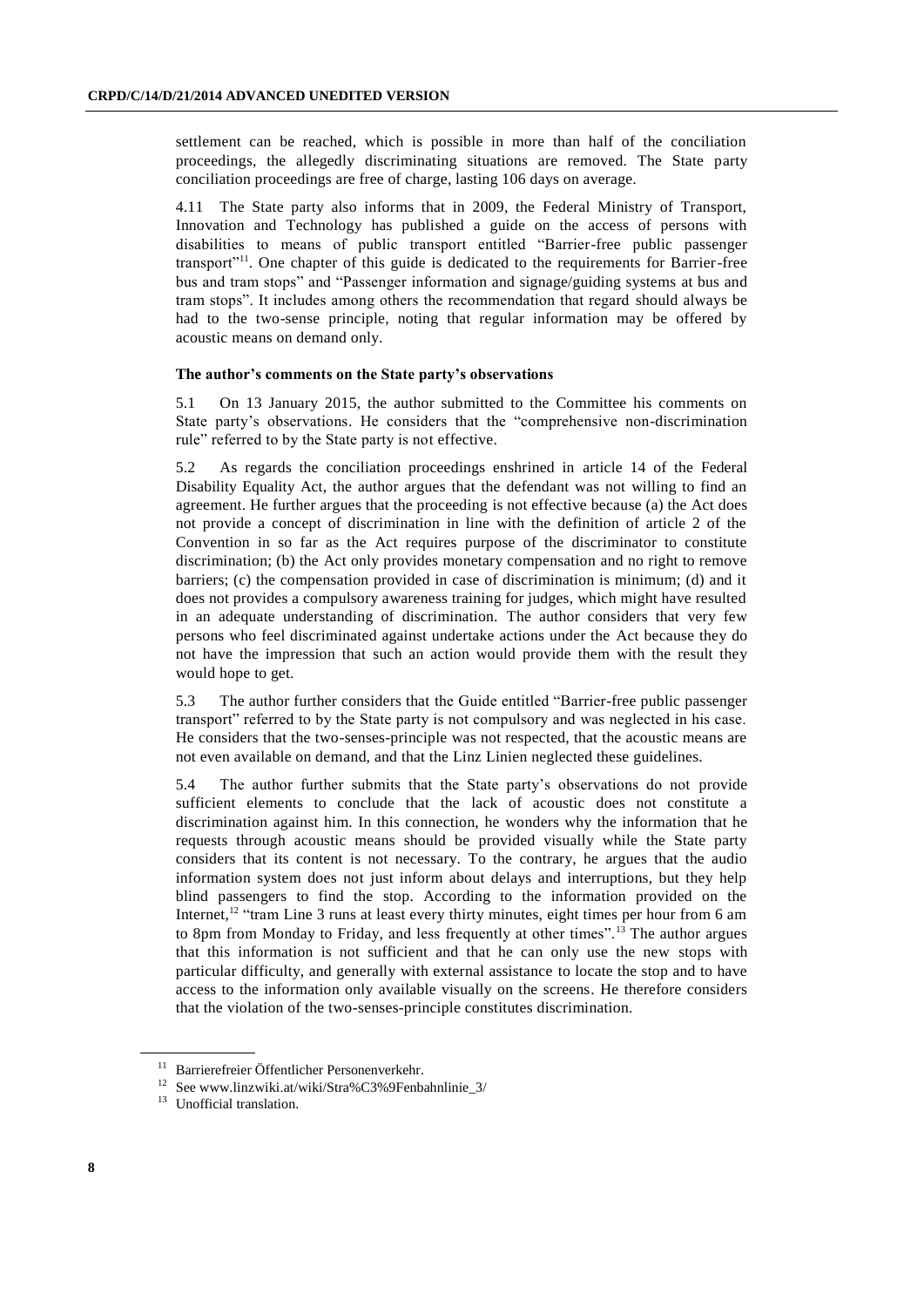5.5 The author considers that the State party's observations generally demonstrate that a very narrow understanding of "accessibility". He argues that a tram is not necessarily accessible when a person is physically capable of using it, but that accessibility also requires the information necessary to be able to use the tram on an equal basis with others. The author considers that this information is not available in practice. In this connection, he comments that the mobile apps mentioned by the State party are not official apps provided by Linz Linien, but privately operated apps. Contrary to State party's affirmation, the author considers that he cannot use the tram Line 3 independently. He argues that the audio system would be necessary to help him to locate the stop; that the information via Mobile EFA or mobile phone does not serve this purpose; that real time information is provided to use means of transport spontaneously, while the collection of information via telephone can take a lot of time and is therefore not reliable and useful when a person needs to take the tram; and that the voice over-apps provided by Linz Lininen cannot be used by the author and does not actually provide all the necessary information.

5.6 Regarding the State party's assertion that the LiSA line message system was established in cooperation with the Upper Austrian association for blind and visually impaired persons, the author argues that the referred association does not represent all visually impaired persons in Austria. He further argues that the LiSA line message system is connected to the tram and that it therefore cannot help blind persons like the author to find the stop independently. For this purpose, the stop would have to be equipped with an audio system.

5.7 As to the State party's argument that the monetary compensation is a more effective legal remedy "than the mere right to an omission or taking of action" in case of barriers and other discrimination, the author considers that the compensation provided in such cases is traditionally very low and therefore does not motivate providers of public transport, shops or public entities to remove barriers. He argues that the right to have barriers removed would be the only effective sanction ensuring an accessible environment. Moreover, according to article 501, paragraph 1 of the Civil procedure Act, when the value of a claim is not higher than 2700 euros, remedies are only possible for legal reasons but not concerning the consideration of evidence.<sup>14</sup> The author finally argues that barriers affect many people. Therefore, a right to have barriers removed would be more effective than compensation because one lawsuit could improve the situation of all persons concerned. When compensation is the only remedy, all persons affected have to sue, and the barrier remains.

#### **Additional submission from the State party**

6.1 On 8 May 2015, the State party sent additional observations following the author's comments. It considers that the author's contention that the general prohibition of discrimination laid down in the Austrian Federal Constitution is irrelevant in a civil procedure cannot be verified: the only decisive criterion in question is whether the provision in question is prejudicial in the case at issue, or whether the provision is directly applicable to the applicant. It is therefore irrelevant to determine whether the case was of an administrative or civil nature. In the case brought before the civil courts under §9 of the Austrian Federal Act on Equality for People with Disabilities, the author of the Communication could have provided detailed arguments as to which provisions of the Act he considered discriminatory, and he could have proposed that the civil courts submit an appropriate petition for legal review to the Constitutional Court.

<sup>&</sup>lt;sup>14</sup> No further information is provided on this issue.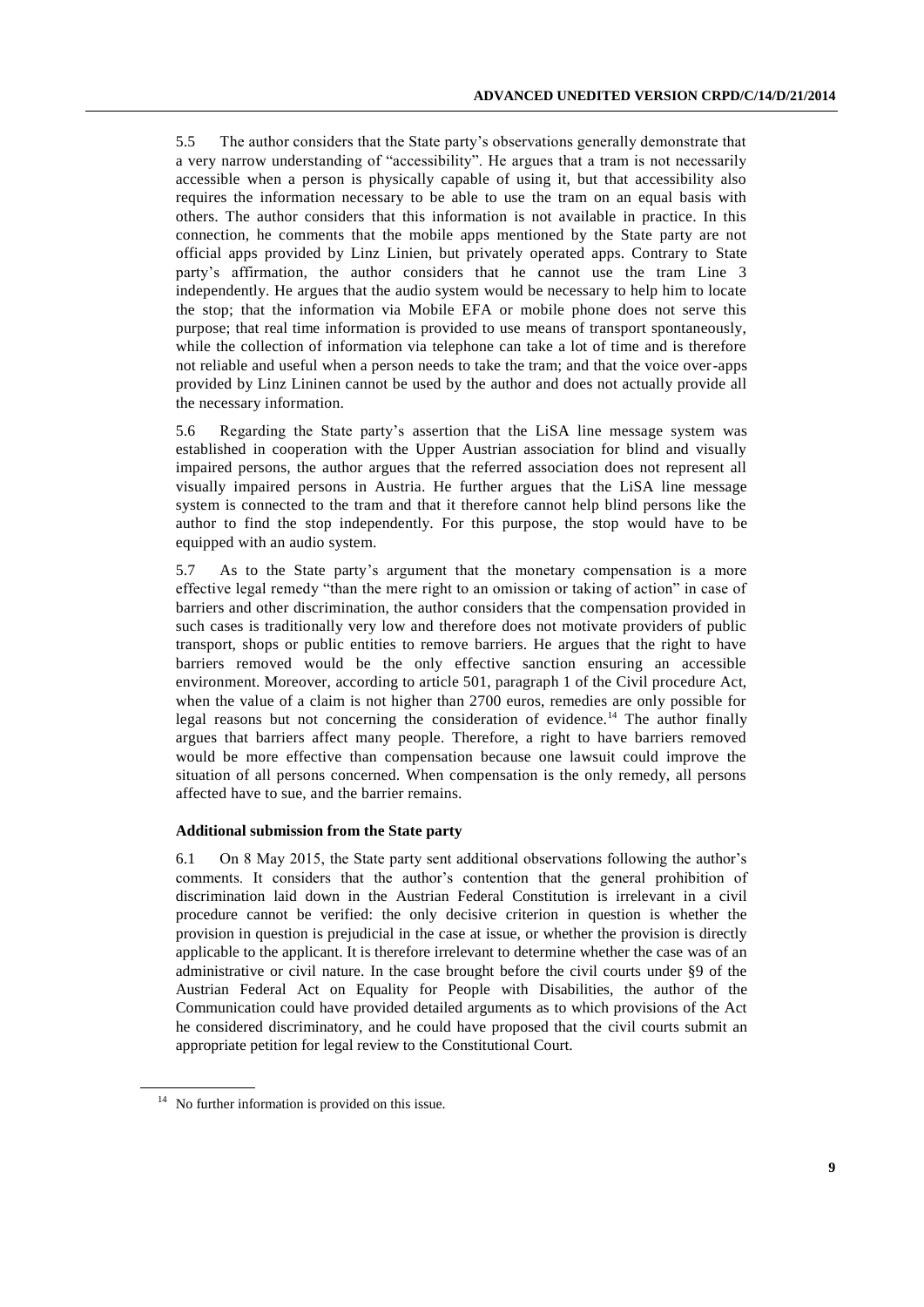6.2 As regards the author's arguments about the overall legal protection system of the Federal Disability Equality Act, the State party considers that it is not incompatible with the Convention in so far as the Convention does not stipulate strict liability (regardless of the negligence or fault); it does not specify a minimum amount of damages to be awarded in connection with accessibility. The State party further notes that the Committee's General Comment No. 2 on article 9 does not provide concrete indications on this issue. In line with the general principles governing torts in Austria, damage claims under the Federal Disability Equality Act require negligent conduct in violation of the law. In the case of direct discrimination, it can generally be assumed that the act was voluntary. The State party further considers that to assess whether the accessibility requirement has been fulfilled in a specific case requires a high level of expertise and technical knowledge. Accessibility standards change continually, meaning that business and service providers cannot guarantee that their products and services are offered in an accessible manner according to the state of the arts at all times. It is therefore possible that they might create barriers for people with disabilities without committing a personally attributable culpable act. Not least for this reason, the Federal Disability Equality Act provides for a conciliation procedure as a means to resolve disputes and to find practical solutions to eliminate barriers.

6.3 In cases of indirect discrimination due to barriers, the State party considers that strict liability would bring unreasonable results and would not be conducive to the objective of the Federal Disability Equality Act.

6.4 The State party considers that the author disregards the different options that it presents in its observations as to the ways to use Line 3 of the Linz tramway without discriminatory barriers. In this context, the Austrian National Action Plan on Disability 2012-2020 is relevant because one of its objectives is to improve accessibility and to enable persons with disability to participate equally in community life. This plan is supported by a group which includes representatives of civil society organisations, in particular organisations of persons with disabilities. In line with the CRPD and the National Action Plan, a large number of projects related to accessibility in transport are funded and an education program for university students is being developed to promote skills related to accessible mobility in Austria. There is also an annual research forum entitled "Mobility for all", which is attended by experts from Austrian research institutions in the field of mobility, transport, and development, and by representatives of organisations or persons with disabilities, NGOs, and providers of mobility services and technologies.

6.5 The State party further informs that the visual information system has been expanded, including to ensure that persons with hearing impairment can use the tramway in Linz without barriers to access. According to a survey conducted by Statistics Austria, approximately 2.5% of the Austrian population had a permanent hearing impairment in 2008.<sup>15</sup> According to information provided by the Austrian Association of Sign Language Interpreters, there are 450,000 persons with hearing impairments in Austria, out of which some 8,000 to 10,000 are completely deaf, and another 10,000 to 15,000 have such severe hearing impairments that communication based on hearing alone (even with hearing aids) is hardly possible. The State party considers that persons with visual impairments generally complete a mobility training course in order to orientate themselves and to avoid potential sources of danger whenever possible.<sup>16</sup> The costs of such training are largely covered by the provincial government, the Austrian Federal Social Welfare Office or the Austrian Pension

<sup>15</sup> Austria Federal Government Report on the situation of persons with disabilities in Austria 2008. A similar survey is scheduled for 2015.

<sup>&</sup>lt;sup>16</sup> This course is offered for example by the Vocational Education and Rehabilitation Centre (Berufliches Bildungs und Rehabilitationszentrum).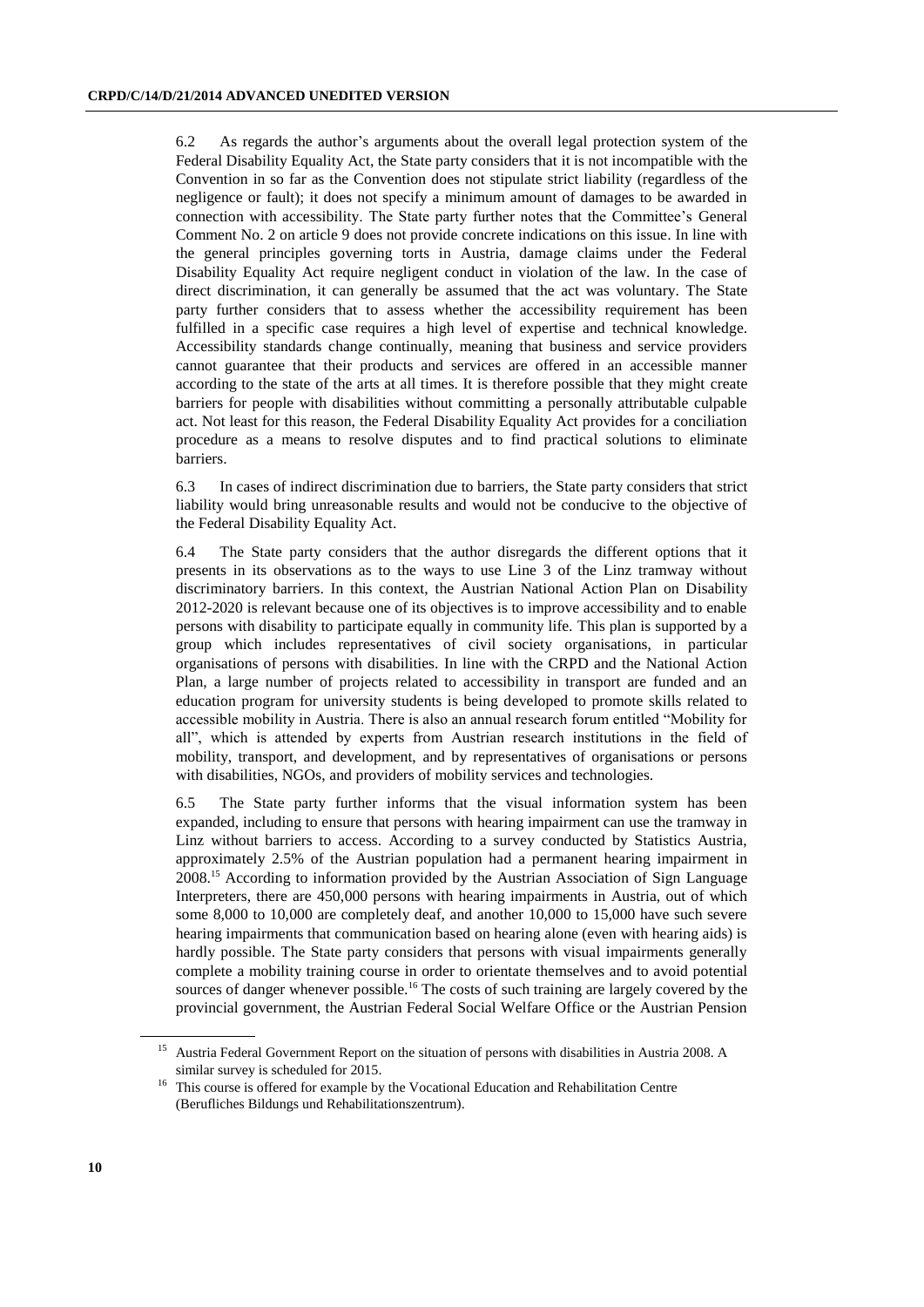Agency, and participants only have to pay a small part. Persons with visual impairments learn to use guidance systems and paths which they use repeatedly. These are the primary methods of locating tram stops. They also receive information on specific trams arriving at tram stops via the LISA line message system. For the first time the author has argued that the LISA line message system (namely acoustic information regarding the arrival and waiting time) cannot be used to locate tram stops. The author did not exhaust available domestic remedies on this issue and this point should therefore be considered inadmissible.

6.6 The State party also argues that the Convention does not stipulate who is to provide accessibility aides for the use of public facilities and services. It therefore considers that the author's argument is of no avail.

6.7 The State party additionally considers that the mere fact that not all individual requests can be fulfilled does not amount to discrimination. Moreover, the author does not explain why the solution developed in collaboration with the Upper Austrian Association for Blind and Visually Impaired Persons is not adapted to his needs.

6.8 The State party therefore considers that there has been no violation of the author's rights under the Convention.

#### **Issues and proceedings before the Committee**

#### *Consideration of admissibility*

7.1 Before considering any claims contained in a communication, the Committee on the Rights of Persons with Disabilities must, in accordance with article 2 of the Optional Protocol and rule 65 of its rules of procedure, decide whether or not it is admissible under the Optional Protocol to the Convention.

7.2 The Committee has ascertained, as required under article 2, paragraph (c), of the Optional Protocol that the same matter has not already been examined by the Committee or has been or is being examined under another procedure of international investigation or settlement.

7.3 The Committee notes the argument of the State party that the author only raised before the Committee that the LiSA line message system is not adapted to his needs, but that he had not done so before domestic courts. The Committee notes that no reference is made to this issue in the author's complaints to national jurisdictions. This allegation is therefore inadmissible under article 2, paragraph (d) of the Optional Protocol.

7.4 The Committee also notes the argument of the State party as to the author's contention that the general prohibition of discrimination laid down in the Austrian Federal Constitution is irrelevant in a civil procedure, and that in the case brought before the civil courts under §9 of the Austrian Federal Act on Equality for People with Disabilities, the author of the Communication could have provided detailed arguments as to which provisions of the Act he considered discriminatory. The State party further argues that the author could have proposed that the civil courts submit a petition for legal review to the Constitutional Court. In the view of the information submitted by both parties on the issue, the Committee considers that the author's complaint that the Federal Disability Equality Act does not provide adequate remedies in violation of articles 2 and 5, paragraph 2, of the Convention, is inadmissible for lack of exhaustion of domestic remedies.

7.5 As no other obstacles to the admissibility of the communication exist, the Committee considers that the remaining claims of the author are admissible and proceeds to their examination on the merits.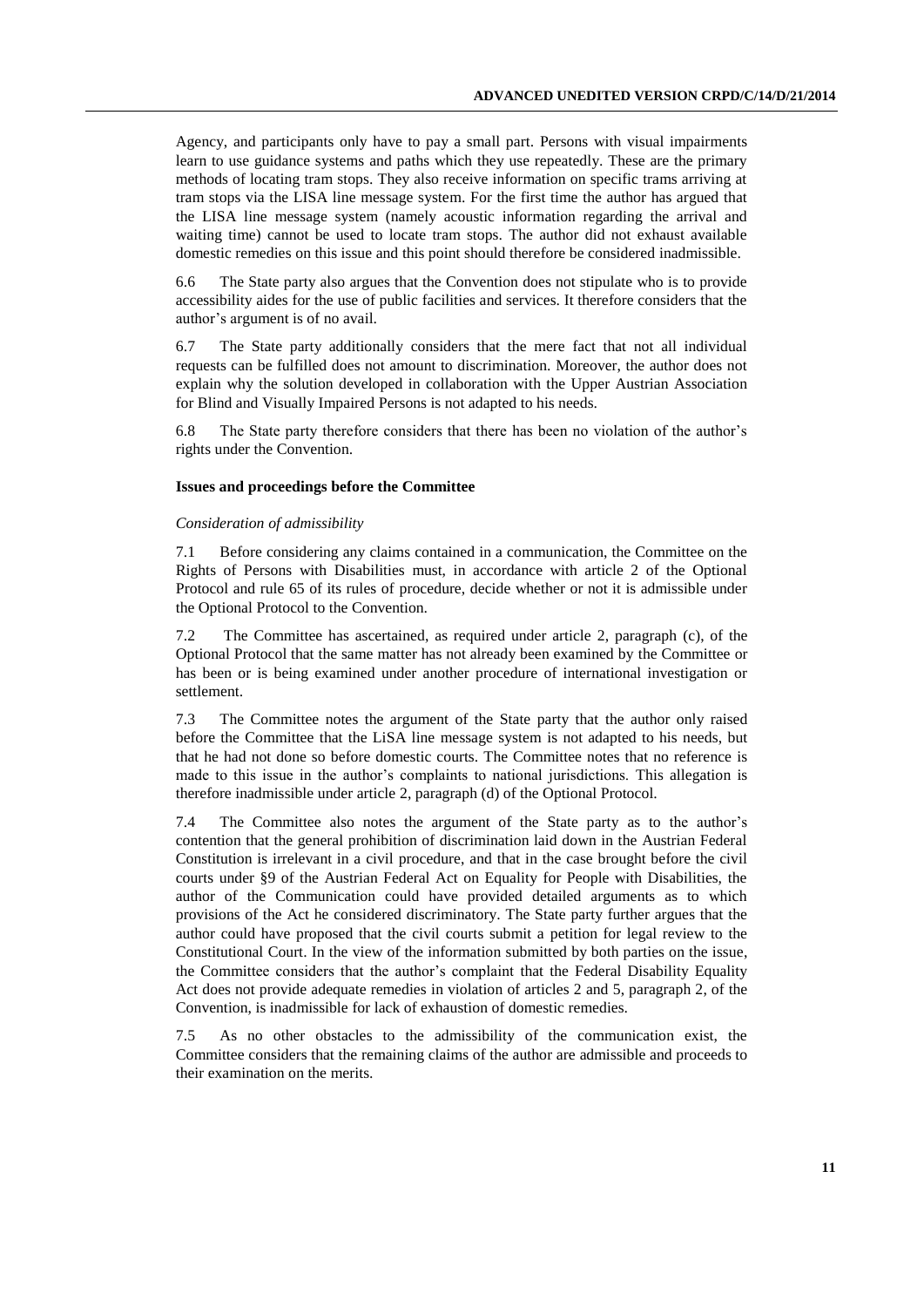#### *Consideration of the merits*

8.1 The Committee has considered the case in the light of all the information made available to it by the parties, as provided under article 5, paragraph 1, of the Optional Protocol.

8.2 The Committee takes note of the District Court decision of 2 May 2013, confirmed by the Regional Court on 15 July 2013, that the absence of digital audio system did not constitute a barrier for the use of the transportation service by visually impaired persons; that the information visually available is also available on the Internet and is accessible for persons with visual disability equipped with speech recognition software device; and that the author can use the tram without the information that is provided to passengers without visual impairment.

8.3 The Committee further notes State party's argument that the audio system is "by no means a prerequisite for using a public means of transport"; that the "everyday aim" of using a public means of transport can certainly be achieved by the author also without the audio system; that the existence of an audio system does not provide information that is absolutely necessary for passengers, but merely has an effect on the "way of using the tram"; that the visual information system has been expanded as part of the efforts to ensure that people with hearing impairments can use the tramway in Linz without barriers to access; that there is no obligation under the Convention to equip public means of transport with every means conceivable to facilitate the use of public transport; and that it is for the supplier to make the choice between equal alternatives. In this connection, the Committee acknowledges that audio systems have primarily been set up at stops situated at major traffic junctions with several tram lines and that, "in the meantime", all other stops have been equipped with a line message system which permits passengers waiting at the stop to activate a hand transmitter for blind persons to be informed about the line number and final destination of the arriving or waiting public means of transport. The Committee further acknowledges the information provided by the State party as to the possibility for all passengers of tram Line 3 to use the Internet with a voice recognition system to access the general operating periods and foreseeable or planned cancellations. Nonetheless, the Committee also notes the arguments of the author who considers that the non-availability of digital audio system on tram Line 3 prevents him from locating the stop, from accessing real time information that he needs when using the tram, and therefore from using Line 3 independently and on an equal basis with others.

8.4 The Committee recalls that "accessibility is related to groups, whereas reasonable accommodation is related to individuals. This means that the duty to provide accessibility is an ex ante duty, and that States parties have the duty to provide accessibility before receiving an individual request to enter or use a place or service". The Committee also recalls that "the obligation to implement accessibility is *unconditional*, namely that the entity obliged to provide accessibility may not excuse the omission to do so by referring to the burden of providing access for persons with disabilities". 17

8.5 Persons with disabilities face technical and environmental barriers, such as a lack of information in accessible formats. In accordance with the article 9, paragraph 1, of the Convention, "States Parties shall take appropriate measures to ensure to persons with disabilities access, on an equal basis with others,  $(...)$  to transportation, to information and communications, including information and communications technologies and systems". Under article 9, paragraph 2 (f), of the Convention, "States parties shall also take

<sup>&</sup>lt;sup>17</sup> See General Comment No. 2, Article 9: Accessibility, CRPD/C/GC/2, paragraph 25.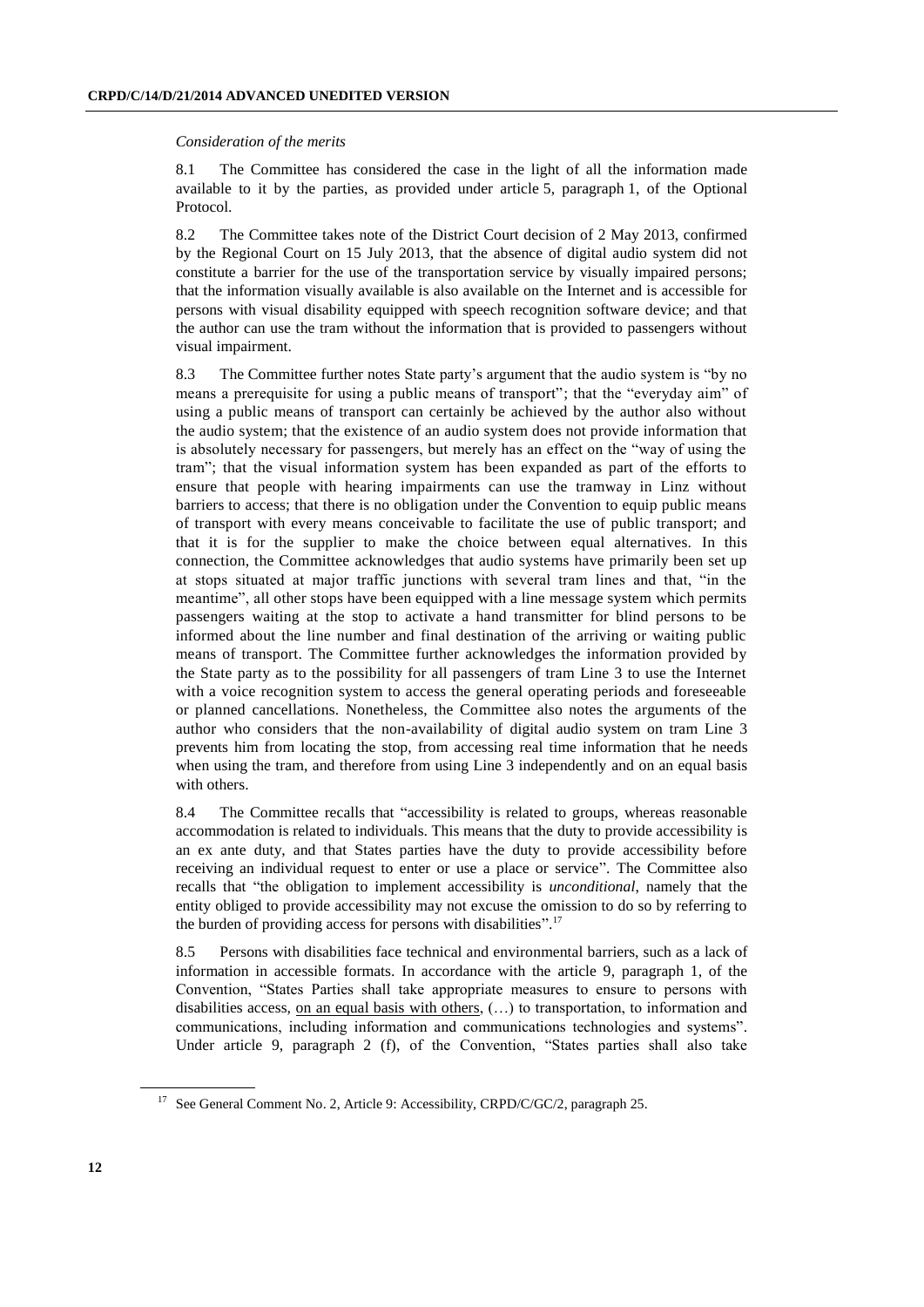appropriate measures to … Promote other appropriate forms of assistance and support to persons with disabilities to ensure their access to information". The Committee further recalls that the importance of ICT lies in its ability to open up a wide range of services, transform existing services and create greater demand for access to information and knowledge, particularly in underserved and excluded populations, such as persons with disabilities.<sup>18</sup> In this perspective, new technologies can be used to promote the full and equal participation of persons with disabilities in society, but only if they are designed and produced in a way that ensures their accessibility. New investments, research and production should contribute to eliminating inequality, not creating new barriers. Article 9, paragraph 2 (h), therefore calls on States parties to promote the design, development, production and distribution of accessible information and communications technologies and systems at an early stage, so that these technologies and systems become accessible at minimum cost.<sup>19</sup> The Committee further recalls that under article 5, paragraph 2, of the Convention, "States parties shall prohibit all discrimination on the basis of disability and guarantee to persons with disabilities equal and effective legal protection against discrimination on all grounds", and that denial of access to the physical environment, transportation, information and communication, or services open to the public should be clearly defined as a prohibited act of discrimination.<sup>20</sup>

8.6 In the present case, the Committee notes that the information available visually at the stops of Line 3 is a complementary service aiming at facilitating the use of the tram line, and that, as such, this information is an integral part of the transportation service provided. The question before the Committee is therefore to assess whether the State party has taken sufficient measures to ensure that the information regarding the transportation services provided to persons without disabilities is also provided – on an equal basis – to persons with visual impairments.

8.7 In this connection, the Committee notes that the Linz Linien GmbH started to equip the tram stops of the city with digital audio systems in March 2004. In August 2011, Linz Linien GmbH extended the railway network of tram Line 3. However, none of the new stops has been equipped with the digital audio system, which was already known by the service providers, and could have been installed at a limited cost at the time of the construction of the new line. The Committee further notes the author's argument that the audio system would have provided him and other persons with visual impairment with immediate access to the real time information available visually on an equal basis with others, while the existing alternatives (different applications accessible through the Internet and by telephone, and the line message system) do not. The noninstallation of the audio system by the State party when extending the tram network therefore resulted into a denial of the access to information and communication technologies, and facilities and services open to the public on an equal basis with others, and therefore amounts to a violation of articles 5, paragraph 2, and 9, paragraph 1 and paragraph 2 (f) and (h) of the Convention.

8.8 As regards the author's allegation under articles 19 and 20, the Committee notes that the author does not provide sufficient elements to enable it to assess to which extent the lack of audio system affects his right to personal mobility and to live independently. Consequently, the Committee is of the view that it cannot establish a violation of articles 19 and 20 of the Convention in this case.

<sup>18</sup> General Comment No. 2, op.cit., paragraph 5.

<sup>19</sup> General Comment No. 2, op.cit., paragraph 22.

<sup>20</sup> General Comment No. 2, op.cit., paragraph 29.